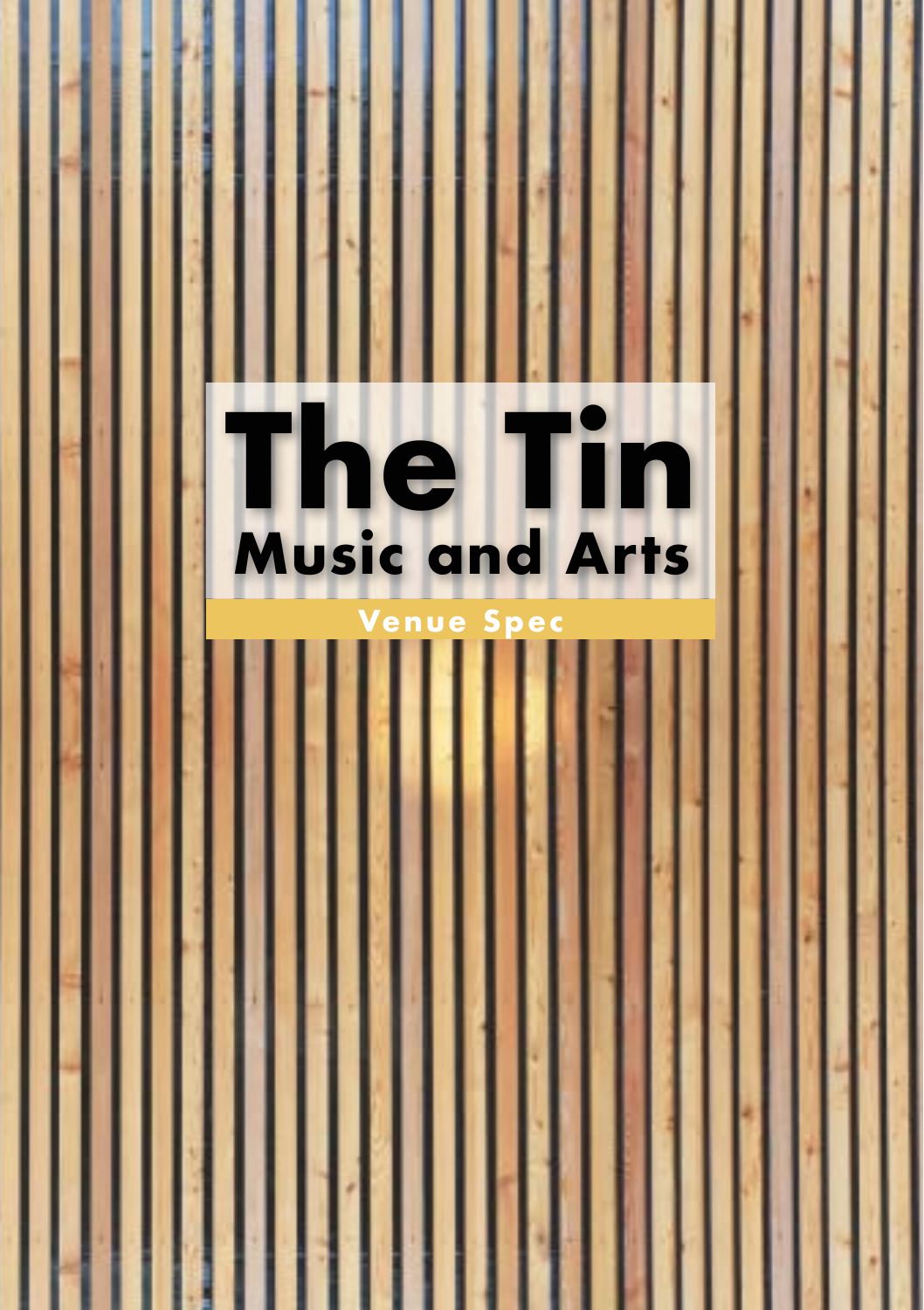# **The Tin** Music and Arts

The Tin Music and Arts is a charitable organisations that runs events at its own venue, The Coal Vaults based in Coventry's Canal Basin, as well as other venues in the city.

The Tin's own venue is made up of 2 converted coal vaults which were built in the 18th century. The Tin at the Coal Vaults is made of up of 2 main spaces, one of which contains a stage and performance area, the other has a bar and seating area. Within the performance area we have an excellent newly installed FOH PA and monitoring systems.

We have been running music and cultural events in Coventry since 2001 (previously as The Tin Angel and Taylor John's) and have won

two regional awards for 'Best Venue' in consecutive years. As well as venue staff, we also have an inhouse marketing and design team who are dedicated to working on all shows that we are involved in.

Our events programme is innovative, diverse and challenging. We have a reputation for supporting high quality and innovative arts and artists from Coventry, the UK and all over the world.

As well as programming events in our own venue, we also put on shows elsewhere in the city. We've programmed and delivered live music events which have taken place in lovations ranging from shop fronts, warehouses and churches to venues with capacities ranging from 50 - 500 plus.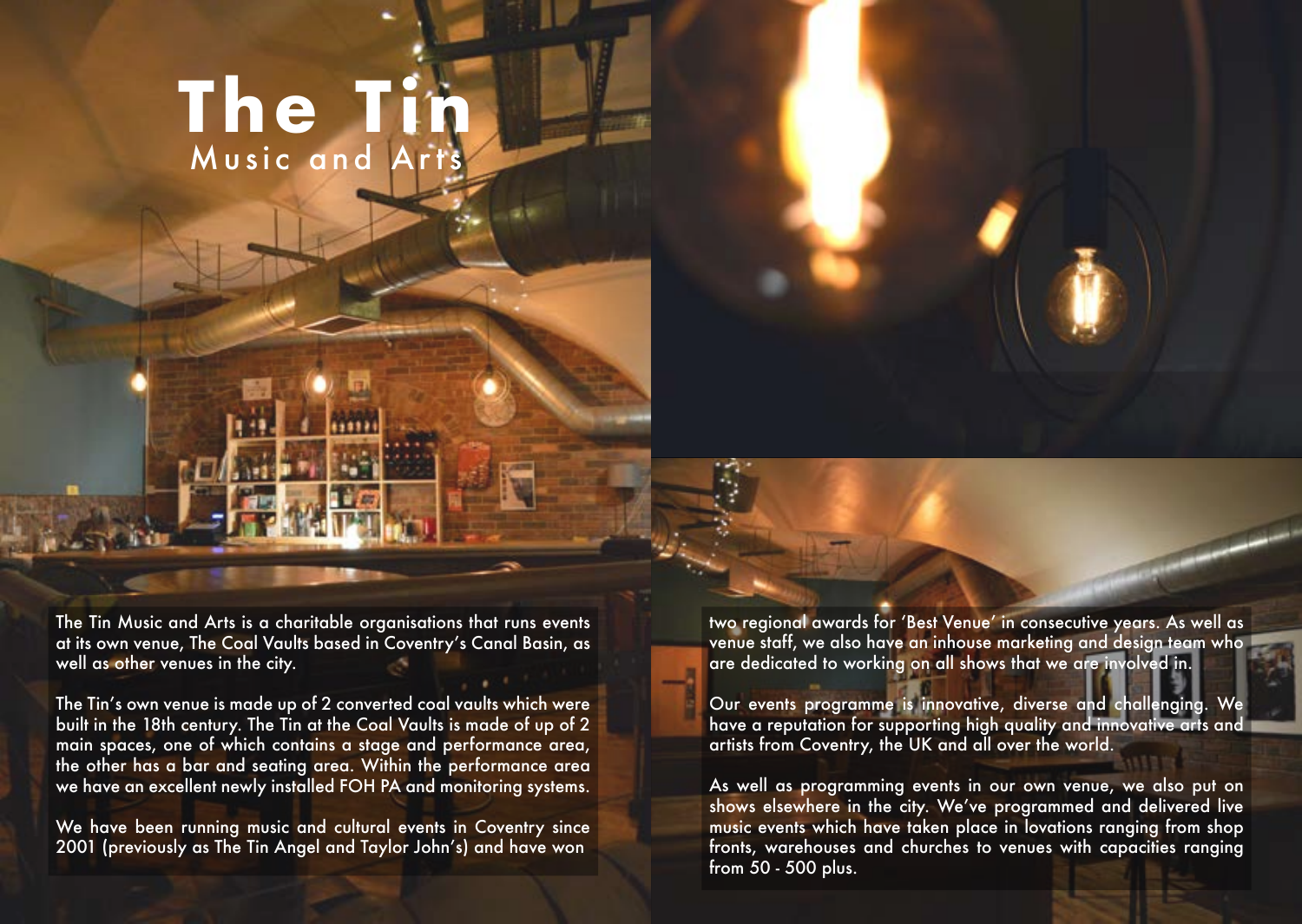# **VENUE SPECIFICATION**

#### **CAPACITY**

#### **ACCESSIBILITY**

load in.

#### **SEATING**

for theatre or cabaret style seating

#### **FOH AMPLIFICATION**

- 4x HK Pulsar PL118FA 600w Subs
- $\bullet$  2x HK Pulsar PL115FA 1000w Mid/High (bi-amped)
- 2-channel Graphic EQ

#### **FOH MIXER**

#### **MONITORING**

- . 1x HK PR:O 10XA 10" Powered **Monitors**
- 2x HK PR:O 12XD 12" Powered **Monitors**
- $\bullet$  1x Wharfedale FVP-X15PM 15" **Powered Monitor**

#### **MICROPHONES AND DIS**

- 9x Shure SM58
- 1x Shure Beta58
- 2x Shure Beta57a
- $\bullet$  3x Shure SM57
- 1x Shure Beta52a
- 3x Sennheiser e604
- **Condensers**
- 2x Behringer DI00 Active DI
- 2x Samson S.direct Active DI
- 2x Leem NDR-40 Passive DI
- 2x LD Systems LDI02 Active DI

#### **LIGHTING**

- Lighting Desk: Chauvet Obey 70
- 4x Showtec Powerspot 6 Q5 RGBWA **LED Pars**
- 2x Showtec Kanjo Spot 10 Moving **Heads**

#### **BACKLINE**

- 
- . Mapex Drum Kit
- Kustom Bass Amps
- 
- 

For more information please contact: sarah@thetinmusicandarts.org.uk

**PREVIOUS PERFORMERS** 

**Amber Arcades Andy Shauf Batsch Caitlin Rose** Caribou **Colin Stetson Comet Is Coming Courtney Marie Andrews Dälek Daniel Romano** Dan Bodan **Devon Sproule** Diel Diel Diel **Dinner** Do Make Say Think **East India Youth Ed Askew Estrons** Fenster Grace Lightman **Great Ytene** Haily Mergia **Hannah Peel** Her's **Imelda May** 

Jacco Gardner **I** Fernandez Kath Bloom Kite Base Laetitia Sadier **Mary Ocher Marker Starling Mauno Mike Heron Nathanial Rateliff** Nicholas Krgovich **Novella Pictish Trail Public Service Broadcasting** Rozi Plain **Sinkane Sivu** The Burning Hell **Trembling Bells** Troyka Tuff Love **Victor Herrera** Westerman **Xiu Xiu** Yama Warashi